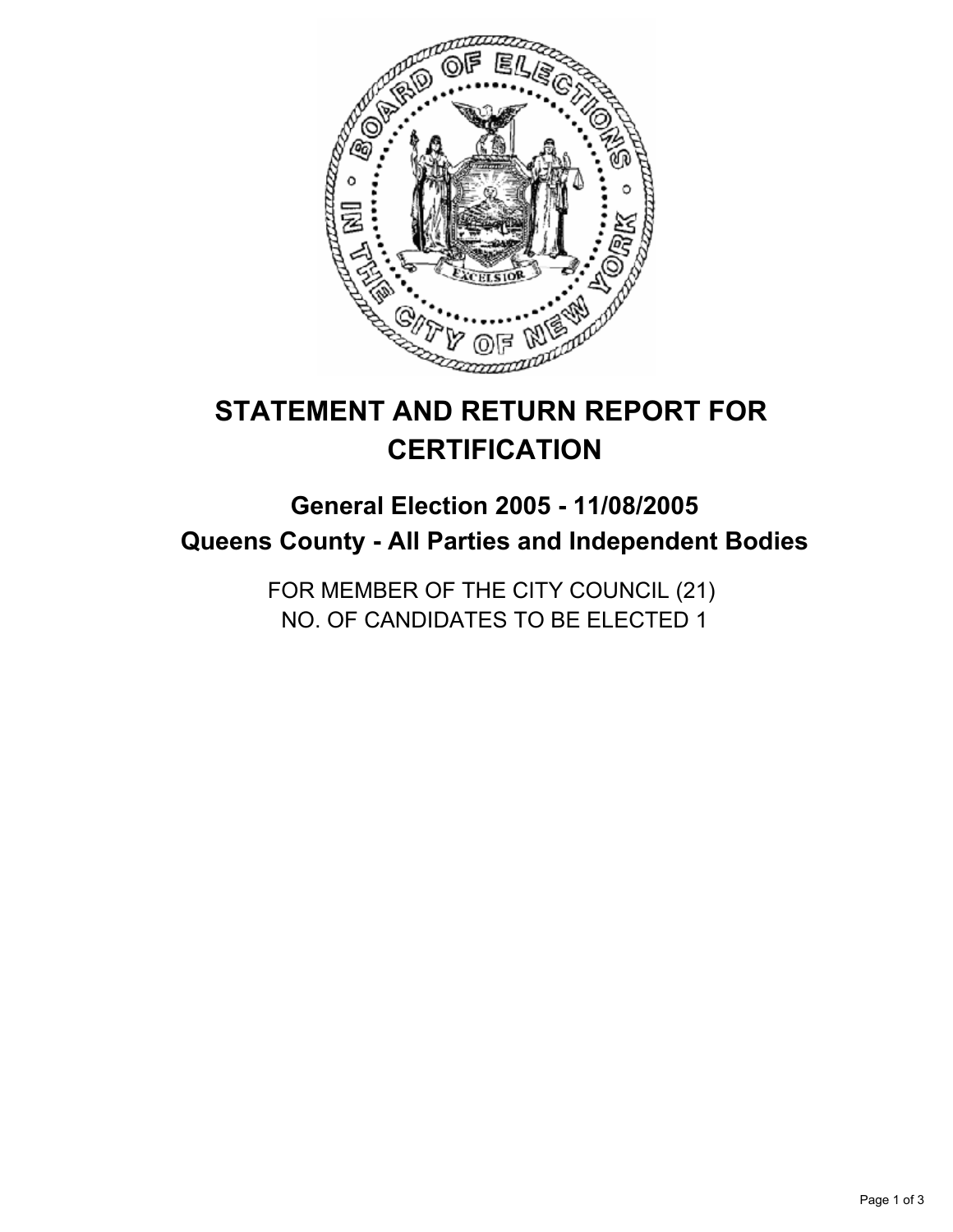

## **ASSEMBLY DISTRICT 27**

| PUBLIC COUNTER                      |  |
|-------------------------------------|--|
| <b>EMERGENCY</b>                    |  |
| ABSENTEE/MILITARY                   |  |
| AFFIDAVIT                           |  |
| <b>TOTAL BALLOTS</b>                |  |
| HIRAM MONSERRATE (DEMOCRATIC)       |  |
| HIRAM MONSERRATE (WORKING FAMILIES) |  |
| <b>TOTAL VOTES</b>                  |  |
| <b>UNRECORDED</b>                   |  |

#### **ASSEMBLY DISTRICT 34**

| PUBLIC COUNTER                      | 2,481 |
|-------------------------------------|-------|
| <b>EMERGENCY</b>                    | 0     |
| ABSENTEE/MILITARY                   | 20    |
| AFFIDAVIT                           | 32    |
| <b>TOTAL BALLOTS</b>                | 2,533 |
| HIRAM MONSERRATE (DEMOCRATIC)       | 1,445 |
| HIRAM MONSERRATE (WORKING FAMILIES) | 75    |
| <b>TOTAL VOTES</b>                  | 1,520 |
| <b>UNRECORDED</b>                   | 1.013 |

#### **ASSEMBLY DISTRICT 35**

| PUBLIC COUNTER                      | 4,844 |
|-------------------------------------|-------|
| <b>EMERGENCY</b>                    | 0     |
| ABSENTEE/MILITARY                   | 179   |
| <b>AFFIDAVIT</b>                    | 62    |
| <b>TOTAL BALLOTS</b>                | 5,085 |
| HIRAM MONSERRATE (DEMOCRATIC)       | 3,110 |
| HIRAM MONSERRATE (WORKING FAMILIES) | 119   |
| <b>TOTAL VOTES</b>                  | 3,229 |
| UNRECORDED                          | 1,856 |

#### **ASSEMBLY DISTRICT 39**

| <b>PUBLIC COUNTER</b>               | 6,034 |
|-------------------------------------|-------|
| <b>EMERGENCY</b>                    |       |
| ABSENTEE/MILITARY                   | 39    |
| AFFIDAVIT                           | 79    |
| <b>TOTAL BALLOTS</b>                | 6,152 |
| HIRAM MONSERRATE (DEMOCRATIC)       | 3,354 |
| HIRAM MONSERRATE (WORKING FAMILIES) | 194   |
| MICKEY MOUSE (WRITE-IN)             |       |
| <b>TOTAL VOTES</b>                  | 3,549 |
| <b>UNRECORDED</b>                   | 2.603 |